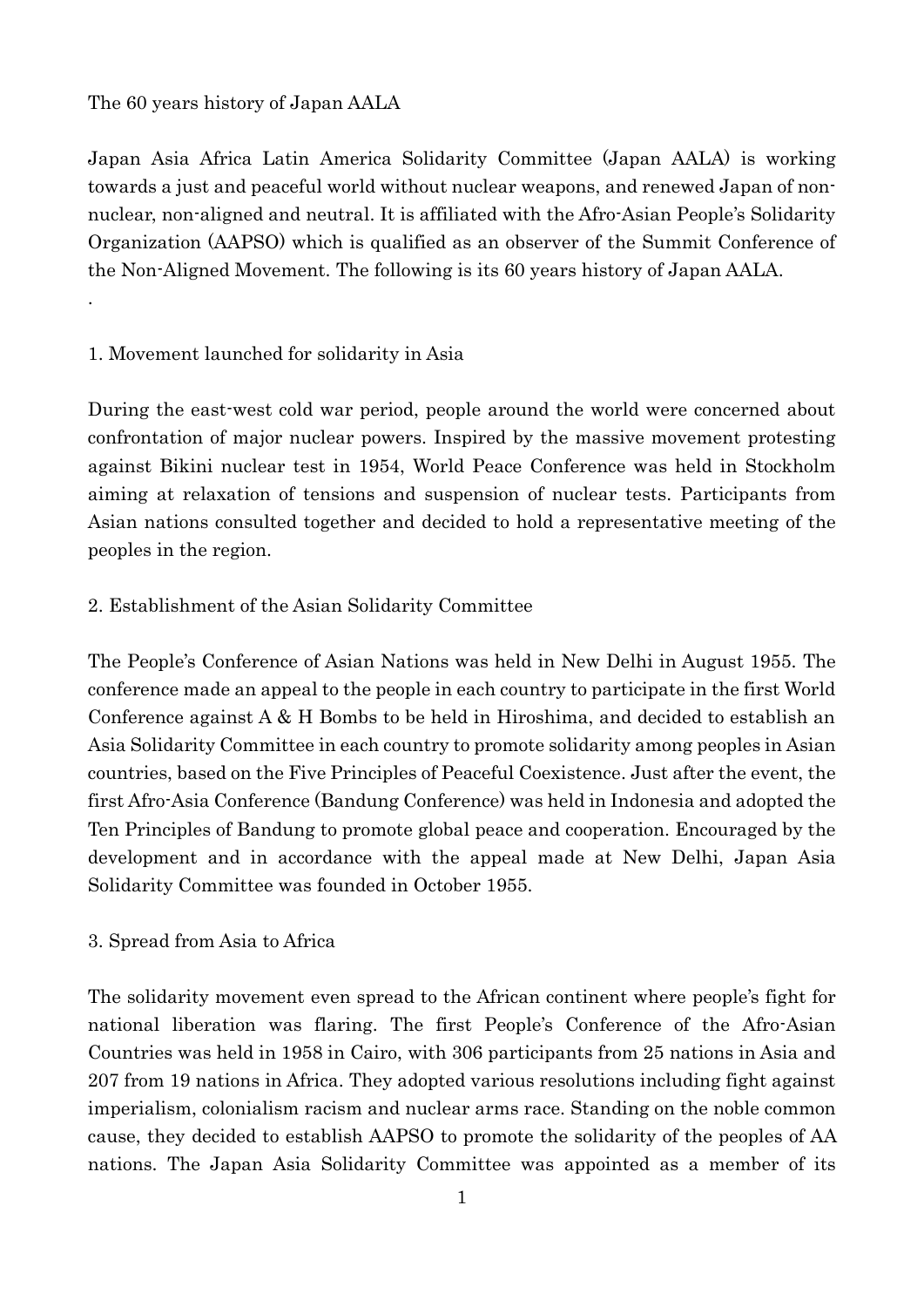permanent secretariat office with other ten nation's organizations. Shortly thereafter, in 1961, the Non-Aligned Movement started at the first Summit Meeting of NAM in Belgrade. At the meeting, AAPSO was designated as an observer organization of the Summit Meeting.

4. Struggle of Okinawa People tied to International Solidarity

In Okinawa, the southern island of Japan, people were fighting for returning to Japan. Okinawa was separated from Japan by the San Francisco Peace Treaty and people were groaned under the rule of the US military occupation. They were inspired by the Asian and African people fighting for their independence, and founded the Okinawa Asian Africa Solidarity Committee. At the third AA People's Conference held in Moshi, Tanzania in 1963, Okinawa AA and Japan AA jointly proposed an international joint action to promote Okinawa's return to Japan and gained unanimous support. Encouraged by the support, various activities to deepen solidarity with the people of Okinawa were carried out in both the mainland Japan and Okinawa. Among them, the epoch-making event was taken place on April 28, 1963 when people aboard ships from both the mainland and Okinawa joined at the boundary. On the same day, to support people of Okinawa, international solidarity rallies were held in Beijing, Hanoi and Pyongyang. These international solidarity actions were repeated every year until Okinawa was returned to Japan in 1972.

### 5, Solidarity with AA's National Liberation Movement

The Japan AA Solidarity Committee has been engaged in various campaigns for solidarity with AA's national liberation movements. In the early 60's, it focused to support Algerian people's struggle for their independence from France, inviting a representative of the Algerian Liberation Organization to Japan to establish their Far East office in Tokyo and support their fundraising. During the Indochina War which became more fierce in the 1960s, Japan AA deeply engaged in the support to the people of three Indochinese nations fighting against invasion by the United States. Large-scale rallies at US military bases in Japan were repeated to protest against the use of Japanese territory to invade Vietnam. Support vessels loaded with relief goods were sent to Vietnam several times. The liberation of Vietnam in 1975 boosted people of Japan and the world who were seeking true independence and peace. Japan AALA sent visiting teams to deepen a friendship with the people who fought for their liberation and won the victory.

6. Support to Africa, oppose to apartheid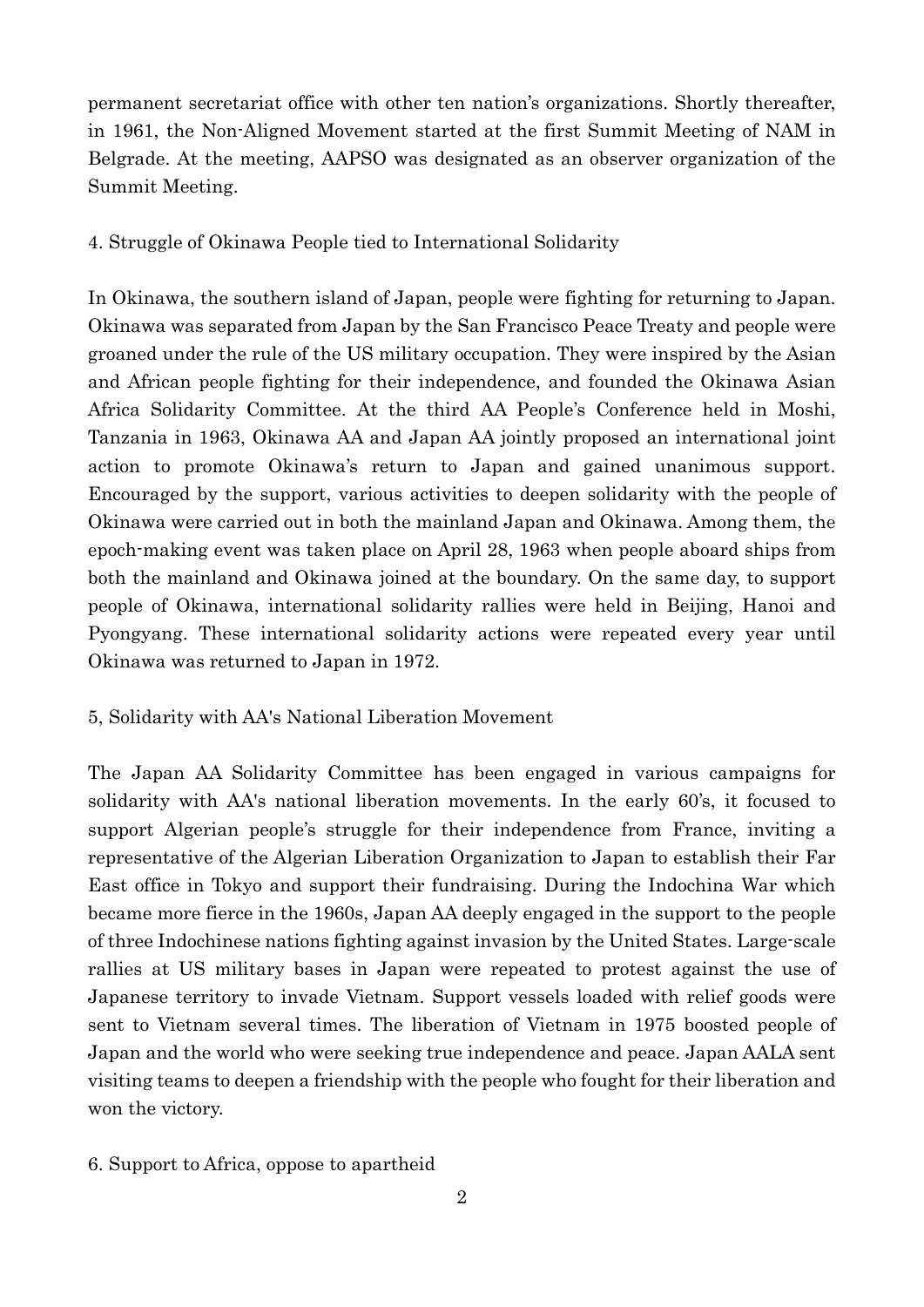A serious famine hit Africa in the 1980s. Japan AA conducted large-scale fundraising campaign nationwide and delivered tens of millions of yen to affected areas. At that time, in South Africa, the fight against apartheid was intensifying. Japan AA was actively involved in the international campaign to eradicate apartheid. It strongly demanded the Japanese government and businesses to stop trades with South Africa which was the largest amount in the world at that time. Japan AA also invited representatives of the African National Congress (ANC) to Tokyo and supported opening of their Tokyo office. In addition, it hosted the performance of " Amandla", the national folk dancing group of South Africa at seven local cities in Japan with great success. These activities were appreciated by the South African Government and the Oliver Tambo Prize was awarded to Toshio Akiniwa, then Council Representative of Japan AALA. (2012).

#### 7, Advocate ethnic self-determination rights

After AA people won political independence and most colonies disappeared, Japan AALA, standing on its firm position to defend sovereignty and self-determination rights of all nations, kept opposing to any form of foreign interference or invasion. Its support to struggling Palestinian people under Israeli's illegal military occupation continues. Besides opposing interference and invasion by major powers of the West, Japan AA severely criticized and protested against interference by other powerful nations, chauvinistic policies and hegemonic behaviors. Japan AA opposed to and fought against the invasion of the Czechoslovakia and Afghanistan by the former Soviet Union and the "export of revolution" by Mao Zedong of Communist China. Such consistent attitude as an international solidarity organization was the source of energy to promote the international solidarity movement in Japan.

8, Solidarity with Latin America to protect independence and sovereignty

Since the revolution in 1959, people of Cuba suffered from violent aggressions by the United States. We extended solidarity with them and firmly defended their right to selfdetermination of their nation. During 1970's, one of our major activities was the support to Chilean people fighting against the Pinochet dictatorship. In the 1980s, the Reagan Administration of the United States intensified interference to Central America. Japan AA considered the fight of Nicaraguan people against US aggression as a stronghold of the front line defending the right to self-determination of peoples in the whole world. A massive campaign was carried out for sending medical instruments and 1000 bicycles to Nicaragua. At the occasion, the name of the organization was changed to Japan AALA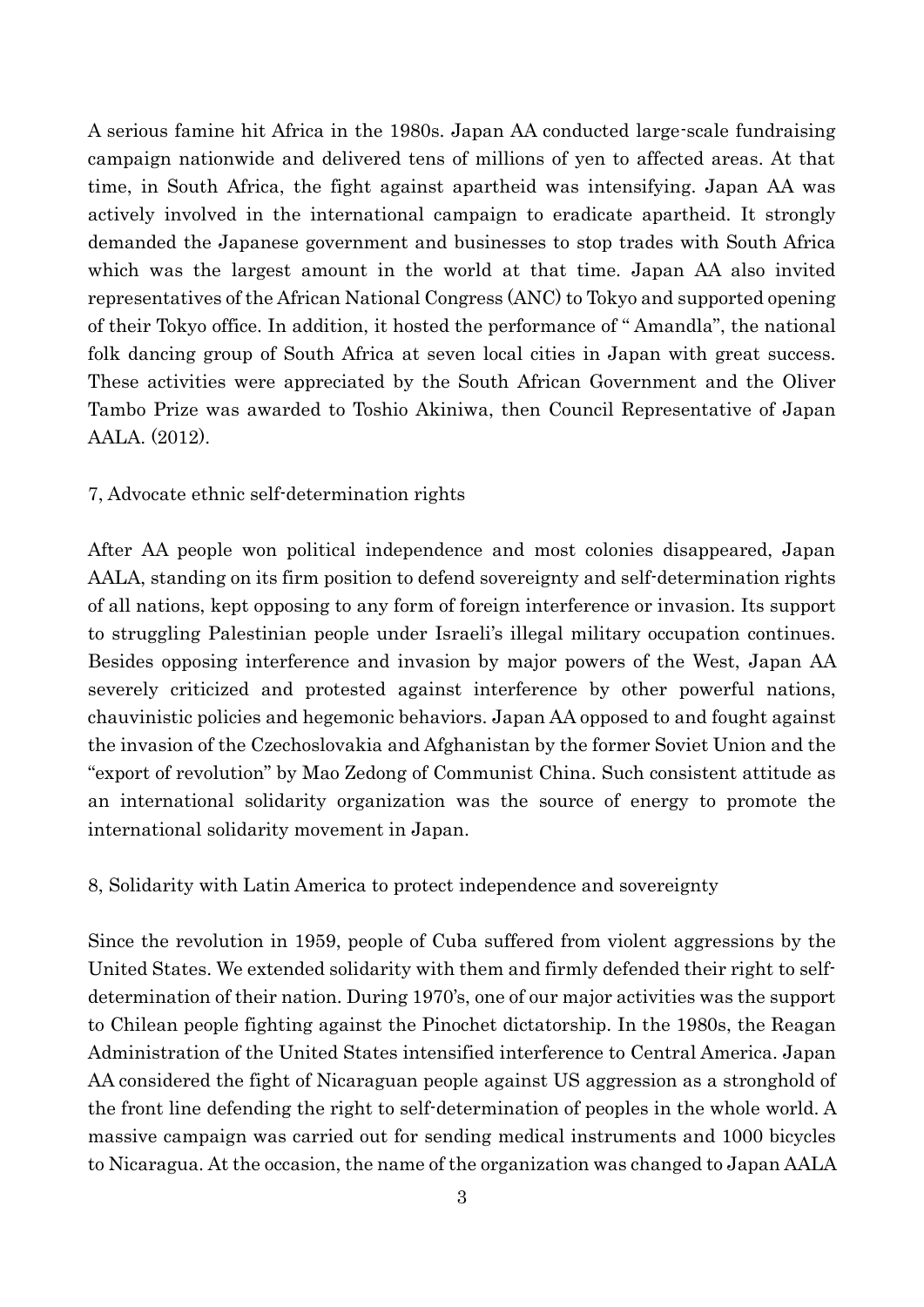to include Latin America.

As the result of the electoral victory of president Chaves in Venezuela in 1998, people's fight spread throughout Central and South America, seeking to be more independent from the domination of the United States and withdraw from neo-liberalism. Left and center-left governments were born in most of the major countries. They formed Community of Latin American and Caribbean States (CELAC) and declared the abolition of nuclear weapons and the Peace Zone in the region. Japan AALA, wishing to learn these movements in Central and South America, sent several visiting teams and invited leaders of political parties and labor unions to Japan. In the beginning of the 2010s, the United States reinforced its interventionist policies once again, consequently, Left-Wing and the Centre-Left governments in major countries were overturned by means of soft coup and other ways. Japan AALA is opposed to such interferences by the United States and its allies, and is firmly committed to strengthen solidarity with the people fighting to defend their sovereignty.

### 9, Collaboration with non-aligned movement

Non-Aligned Movements which inherited the Bandung spirit and aimed at the abolition of nuclear weapons, fairness and the international order of democracy are consistent with the direction of Japan AALA that aims for non-nuclear, non-alliance, and neutral Japan. For this reason, Japan AALA, placing importance of solidarity with NAM, sent a delegation to participate in the Summit Meetings as an observer since the 11th through the 17th (2016). At these meetings, the delegates appealed for nuclear abolition and their support to remove US military bases in Japan. In order to disseminate understanding of non-aligned movement among Japanese citizens, it held lecture meetings at various locations in the country; organized exchange meetings with ambassadors and scholars invited from non-allied countries, and sponsored the "International Symposium on the Development of Non-Alliance Movement" in Tokyo in 2001. On the occasion of the 55th anniversary of the Bandung Conference in 2010, the same event was celebrated to confirm that AALA countries and NAM have been playing more important role in the world economy as well as politics, replacing major powers and becoming the mainstream which gives a fine prospect that Japan will join them in the future.

### 10, Movement toward East Asia's Peace Community

In Asia, nervous situation continued in North East Asia including the nuclear issue of North Korea, while South East Asian nations have overcome enmity in the era of the